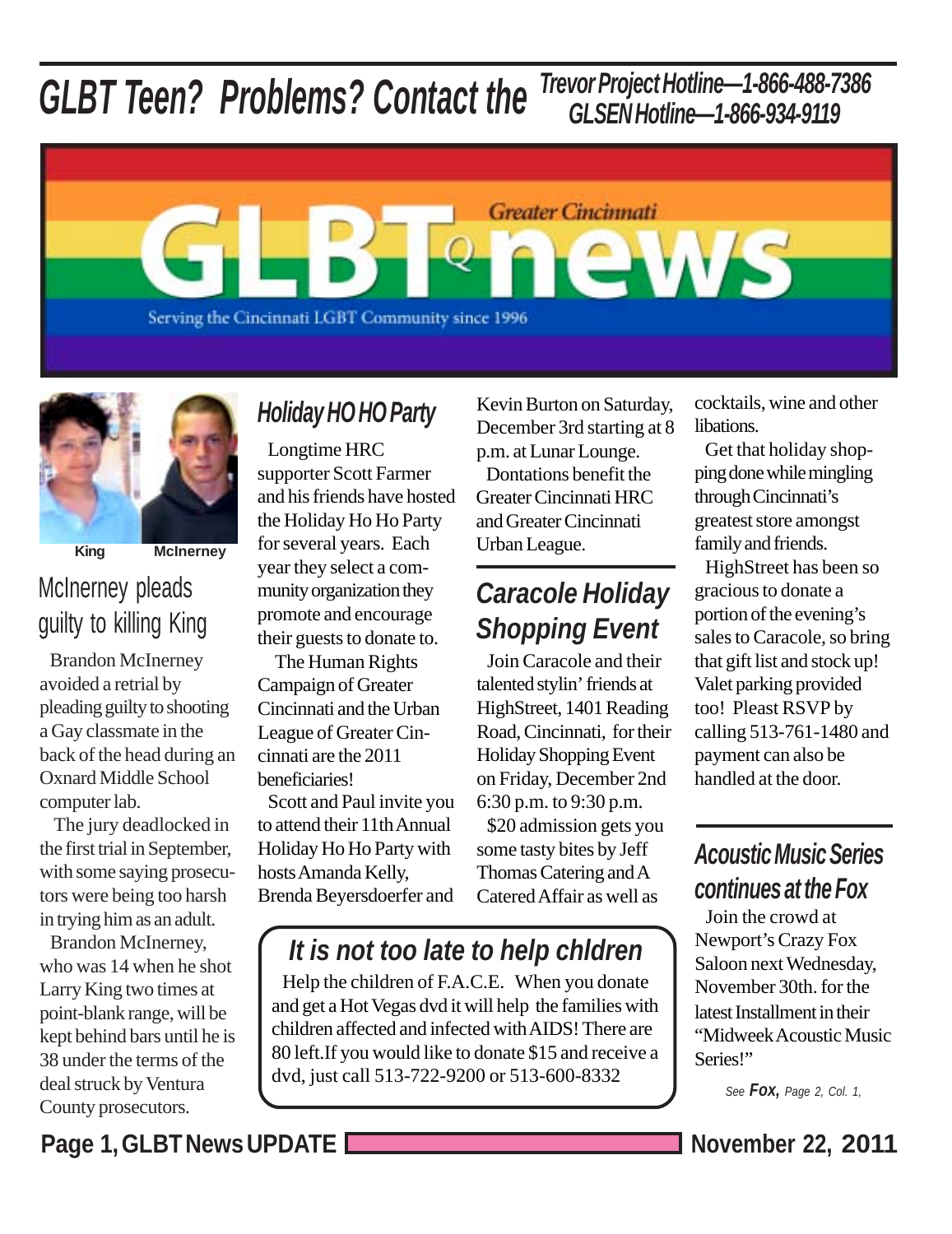### Page 2-GLBT News UPDATE **News** UPDATE **November 22, 2011**









#### *Fox—from Page 1*

 This has been a great weekly series featuring some wonderful local talent. There is no cover, and domestic bottled beers are on Happy Hour all night long, plus free pool. So go on down and make your Hump Day Evening a great night.

# *Police clear bulliers after teen's suicide*

 Police investigating the suicide of a bullied Gay teenager said Tuesday that offensive comments he endured online and at school couldn't be considered criminal and that no charges would be filed.

 Amherst investigators last month sent 14-yearold Jamey Rodemeyer's computer and cellphone to a forensics lab to help determine whether anyone should be prosecuted for the bullying he often talked about before taking his life September 18.

 They also interviewed Jamey's family, friends and peers, uncovering five bullying episodes at Williamsville North High School, where he'd just begun his freshman year, Chief John Askey said.  **NY Times**

## *Big Gay Dance Party*

The Know Theatre's production of ABRAHAM LINCOLN'S BIG GAY DANCE PARTY opens this Saturday, but you can catch a pay-what-you-can benefit preview for GLSEN Greater Cincinnati this Fiday night, November 25 at 8 p.m. You get to see the BIG GAY DANCE PARTY before everyone else, get in at a big Gay discount, and support GLSEN. It's winners all around!

# *World AIDS Day movie reminder*

 Join Caracole on World AIDS Day for the Cincinnati Premier of "We Were Here" at the Carnegie Visual & Performing Arts Center, 1028 Scott Street in Covington. Doors open at 6 p.m., movie at 7 p.m.

 Desserts and coffee will be available after the showing. Limited seating. Reservations are required.

 RSVP to *rsvp@ caracole.org* or call 513- 761-1480. For more detail, see *http:// www.caracole.org*

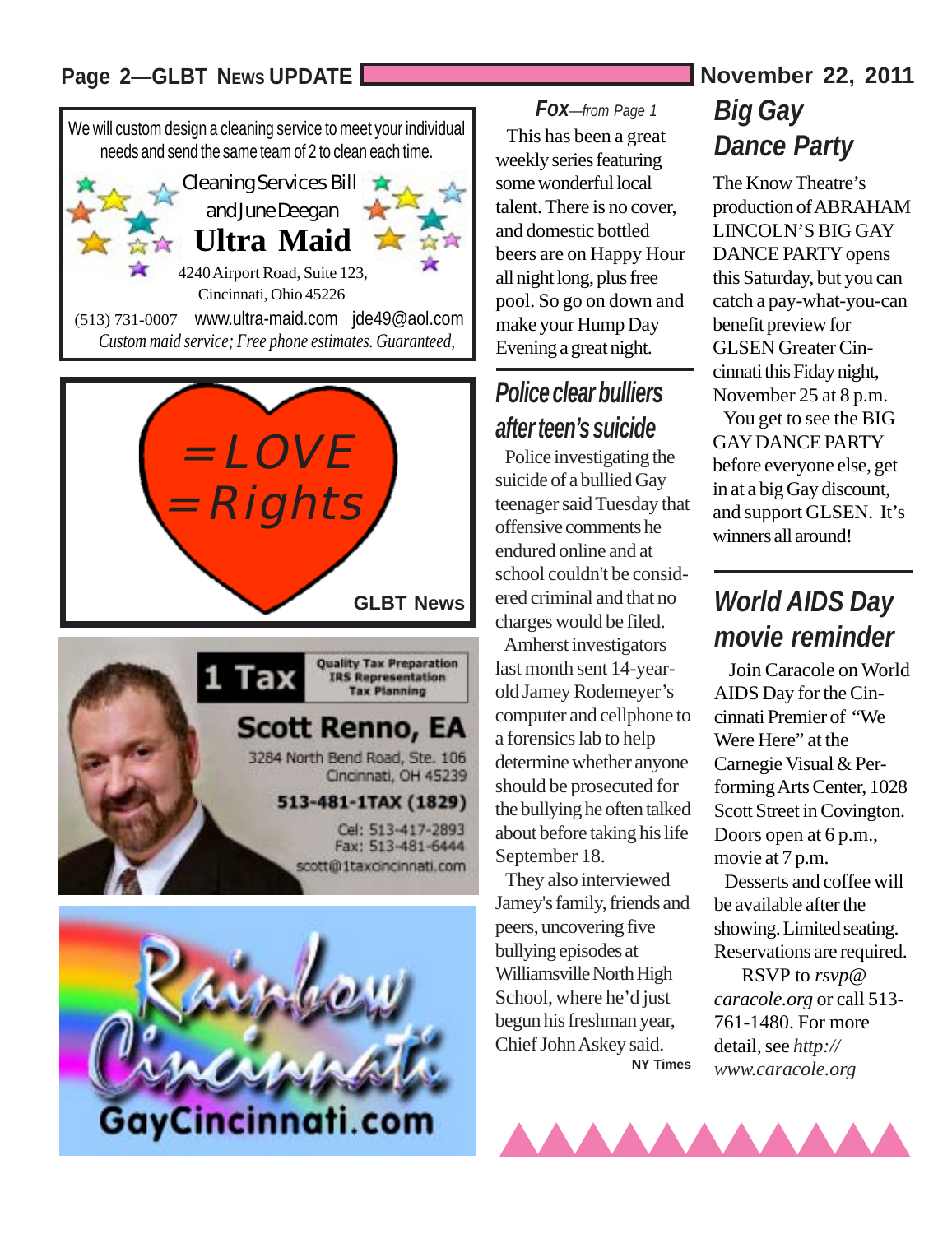### **November 22, 2011 GLBT News UPDATE—Page 3**

# *Andy Ruffner at December 13 PFLAG meeting*

 *S*peaker at the December 13 PFLAG meeting will be Andy Ruffner who says "Family gatherings during the holidays can present unique challenges for LGBTQ people and their families."

 In this interactive session, Andy will discuss different strategies and coping mechanisms to maintain balance and peace within family relationships, through the holiday season and beyond.

 Andy Ruffner is a mental health counselor and social worker, with specialty work in the LGBTQ community. Currently, he is the director of the HIV Early Intervention Program at the University Hospital Emergency Department.

 He is a former co-chair of GLSEN Cincinnati and

has worked with PFLAG on a number of programs during the last 10 years".

# *SLDN takes on DOMA*

 Lawyers for Servicemembers Legal Defense Network have taken the next step in their lawsuit challenging the constitutionality of unequal spousal benefits granted to service-members in same-sex marriages, arguing in federal court in Massachusetts that "American service members and their families are among [the Defense of Marriage Act's victims, and our national security may suffer as a result."

 Telling the court that there are no facts in dispute in the case, SLDN lawyers argue that the court should rule on the legal issues in the case and decide those issues in SLDN's favor. However, the Republican leadershipcontrolled House Biparti-*See SLDN., Page 5, Col. 1*



3est Friend

#### 25 % off any new client grooming or bath service. Please call to schedule an appointment.

2940 Hebron Park Drive Strew 102 Hebron, RY 41048 859-586-5100 www.youtbestfriendpetsalon.com



### **PFLAG Cincinnati**

**Meetings on 2<sup>nd</sup> Tuesdays 7:00 - 9:30 p.m. at Mt. Auburn Presbyterian Church http://www.pflagcinci.org/ info@pflagcinci.org (513) 721-7900**

# **Volunteer at Your GLBT Center**

Tuesdays with Toby Martino

http://www.cincyglbt.com/volunteers





#### *Lynne and Kent Lefebvre*

Lynne, "We have a mixed marriage, he is Lutheran and I am atheist. The Gathering is the answer to our spiritual needs. Come join us.:

www.thegatheringcincinnati.org/ A United Church of Christ Congregation 1431 Main St - Over the Rhine

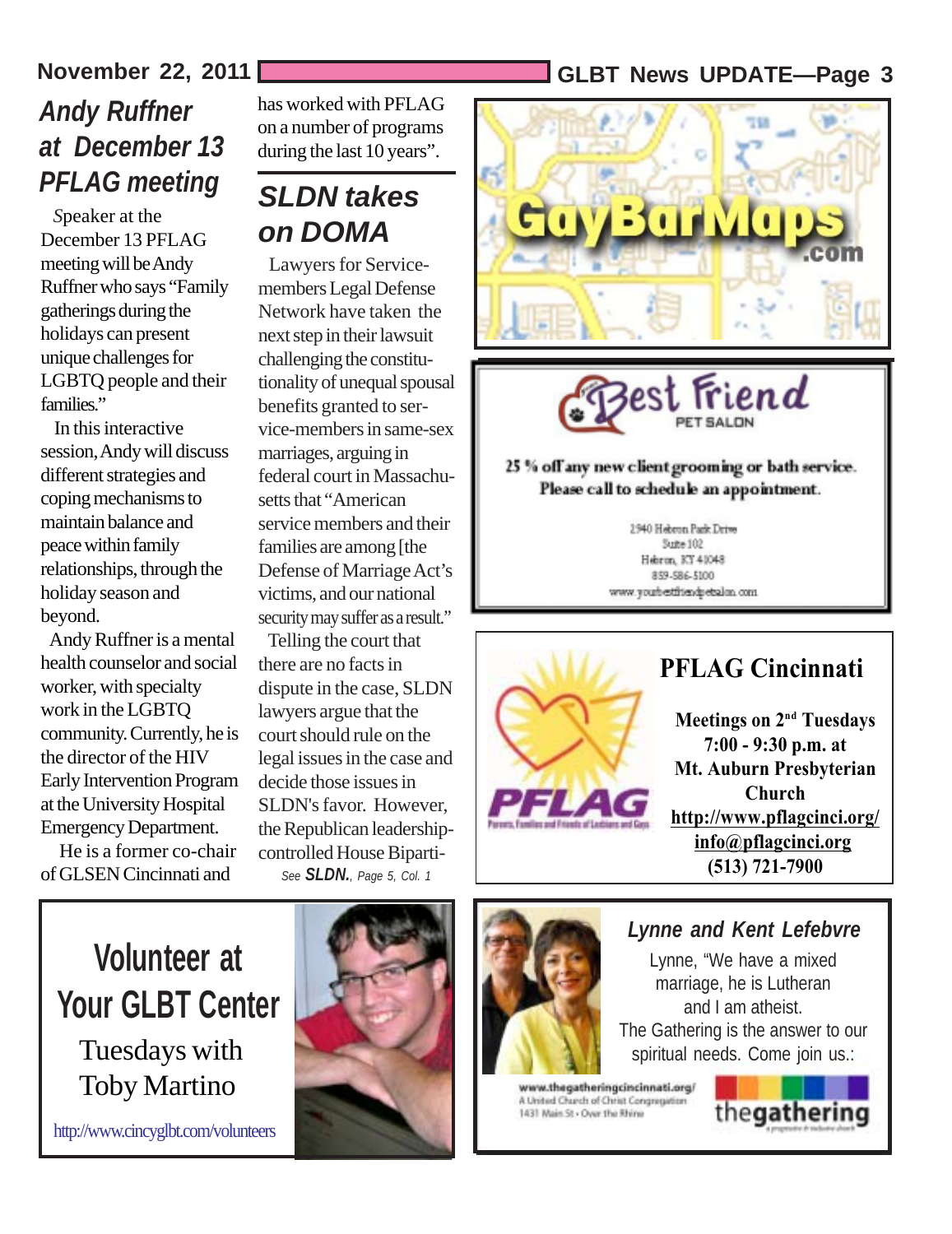